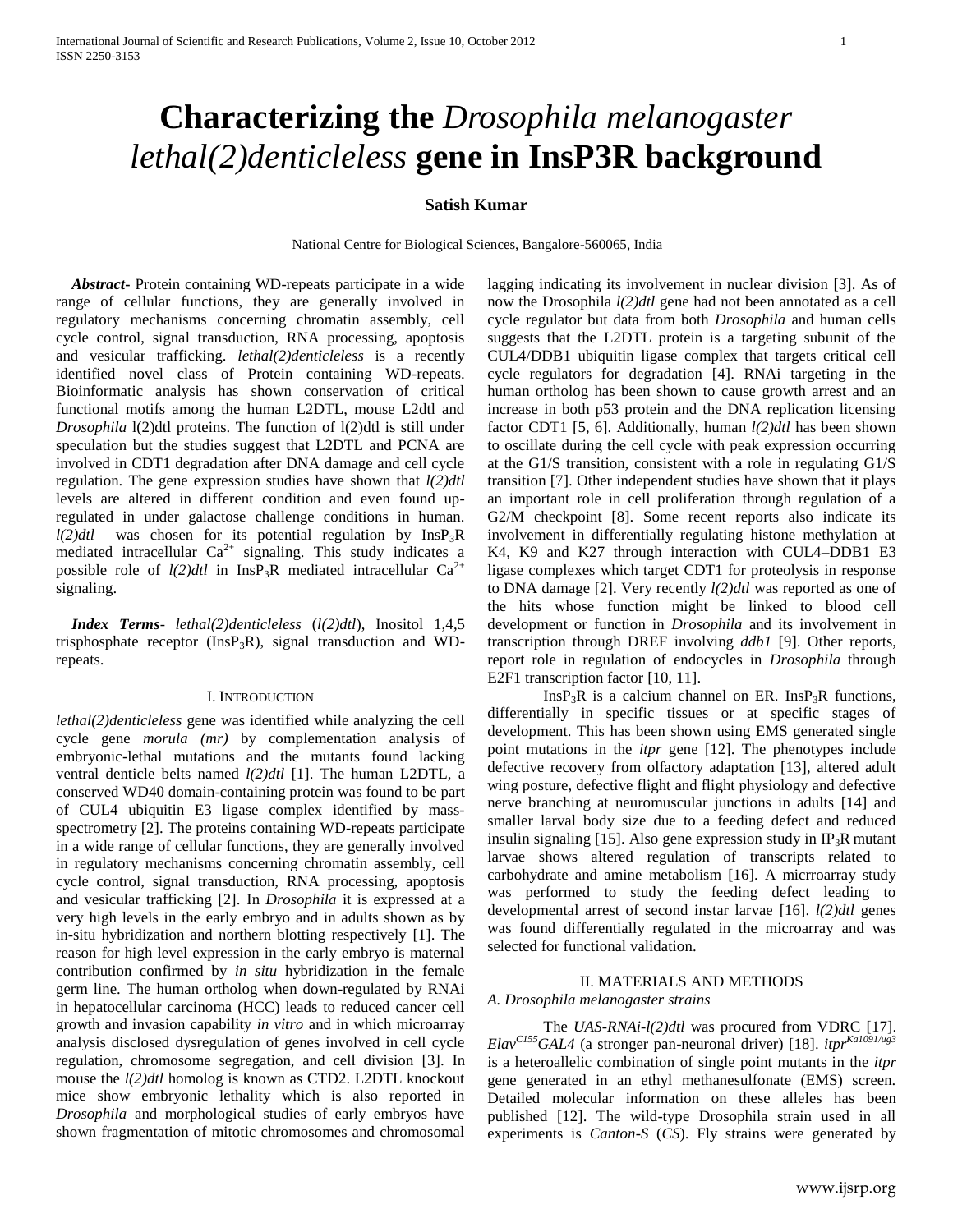standard genetic methods using individual mutant and transgenic fly lines described above. Flies were grown at 25°C in standard cornmeal medium containing agar, corn flour, sucrose and yeast extract along with anti-bacterial and anti-fungal agents.

## *B. Larval staging and lethality measurements*

Staging experiments for obtaining molting profiles of heteroallelic mutant larvae were carried out as described previously with minor modifications [12]. Briefly, flies were allowed to lay eggs for a period of 8 hrs at 25°C. Embryos were allowed to hatch and grow further at this temperature. Larvae of the desired genotype were selected from these cultures at 56–64 h after egg laying (AEL) and transferred into vials of standard cornmeal medium lacking agar (agar less medium). Larvae were grown in agar less medium at 25°C and screened at the indicated time points for number of survivors and their phase of growth and development. For each time interval, a minimum of 75 larvae were screened in batches of 25 larvae each. Computation of means, SEM, and *t-*tests were performed using Origin 7.5 software (Origin Lab, Northampton, MA, USA).

#### *C. RNA isolation*

For isolation of total RNA, larvae of the requisite genotypes were selected at 120-124 hr AEL and snap frozen in liquid nitrogen. Total RNA was isolated using TRI Reagent (Sigma, St. Louis, USA). The frozen larvae were crushed with a baked homogenizer after adding 250µl of the TRI Reagent (Sigma, St. Louis, USA). The pestle was washed with another 250 $\mu$ l of TRI Reagent, mixed properly and transferred onto a clean eppendorf. 250 $\mu$ l each of equilibrated RNAse free phenol and chloroform were added and vortexed for 60 seconds. The tube was then centrifuged at 14,000 rpm for 5 min at  $4^{\circ}$ C. The aqueous layer was removed into a fresh tube and re-extracted with the same amount of phenol and chloroform, repeating the above spin. The aqueous layer was again put into a fresh tube and extracted with 500 $\mu$ l of chloroform and spun at 14,000 rpm for 5 min at  $4^{\circ}$ C. The upper aqueous layer was then precipitated with two volumes of RNAse-free 100% ethanol by keeping it at -  $80^{\circ}$ C for at least 30 minutes. The sample was spun at 14,000 rpm for 30 min at  $4^{\circ}$ C. The supernatant was removed and the pellet washed with 500 $\mu$ l of 70% ethanol. The pellet was air dried and finally dissolved in appropriate amount of DEPC treated water. After quantification, RNA with a ratio of  $OD_{260}/OD_{280} > 1.8$  was taken for further experiments. Integrity of the isolated RNA was confirmed by the presence of full length rRNA bands on a 1.2% formaldehyde agarose gel. RNA was isolated from *CS*, female *UAS-RNAi-l(2)dtl/ElavC155GAL4.*

## *D. Reverse Transcription-PCR (RT-PCR)*

Total RNA (1µg) was reverse transcribed in a volume of 20µl with 1µl (200U) Moloney murine leukemia virus (M-MLV) reverse transcriptase (Invitrogen Technologies, Carlsbad, CA, USA) using 1µl (200ng) random hexaprimers (MBI Fermentas, Glen Burnie, MD, USA) containing 1mM dithiothreitol (DTT) (Invitrogen Technologies, Carlsbad, CA, USA), 2mM of a dNTP mix (GE HealthCare, Buckinghamshire, UK) and 20U of RNase Inhibitor (Promega, Madison, WI, USA) for 1h at 42°C. The polymerase chain reactions (PCRs) were performed using 1µl of

cDNA as a template in a 25µl reaction volume under appropriate conditions.

## *E. TOPO TA Cloning*

Full length cDNA of *l(2)dtl* was PCR amplified by using *l(2)dtl* specific primers by Taq polymerase and was cloned into pCRII-TOPO vector. The TOPO vector is linearized and has single  $3'$  – thymidine (T) overhangs and topoisomerase I that is covalently bound to it. The ligation reaction takes place with the help of the Topoisomerase I enzyme within 5 minutes. The ligation reaction was carried out using TOPO TA Cloning kit (Invitrogen, California, USA). A 4:1 ratio of PCR product to vector was used.  $2\mu l$  of the ligation reaction was used for transformation.

#### *F. Transformation*

Transformation was performed using One Shot TOP 10 competent *E. coli* cells (Invitrogen, California, USA). 1-2µl of the ligated DNA was added to 100µl of TOP 10 competent cells thawed on ice and mixed gently and allowed to incubate on ice for 30 minutes. A heat shock was given at  $42^{\circ}$ C water bath for 30 seconds and placed them on ice for  $2$  minutes.250  $\mu$ l of LB medium was added to the solution and incubated at  $37^{\circ}$ C water bath for one hour. After an hour, 50µl was plated out on an LB agar plate containing  $50\mu g/ml$  ampicillin and rest was store at  $4^{6}$ C. The plate was incubated at  $37^{6}$ C overnight. The colonies obtained were inoculated in 2-5 ml of liquid LB medium + 50g/ml ampicillin and cultured overnight. DNA was extracted following standard protocols as described below.

## *G. Plasmid DNA Extraction (Mini prep)*

After overnight incubation, the cultures were transferred to an eppendorf, spun at 8,000 rpm for 3 minutes at  $4^0C$  and supernatant discarded. The pellet was re-suspended in 150 $\mu$ l of Solution I (GTE, 50mM glucose, 25mM Tris-Cl, pH 8.0 and 10mM EDTA, pH 8.0) by vortexing. 250µl of Solution II (0.2N NaOH and 1% SDS) was added and mixed by inverting the tube 5-6 times and incubated on ice for 3 minutes 30 seconds. 150 $\mu$ l of Solution III (3M Potassium acetate and 5M glacial acetic acid) was added, mixed by inverting and kept in ice for 10 minutes. The solution was then centrifuged at  $14,000$  rpm at  $4^{\circ}$ C for 10 minutes and supernatant transferred into a fresh tube avoiding any cell debris. An equal volume of equilibrated Phenol: Chloroform was added to the supernatant and spun at 14,000 rpm for 15 minutes at room temperature. The upper aqueous phase was removed carefully and 1ml of cold 100% ethanol along with 50ul of Sodium acetate was added, mixed and then spun at 14,000 rpm,  $4^{\circ}$ C for 10 minutes. The supernatant was discarded and the pellet washed with  $500\mu$  of  $70\%$  ethanol and spun again at  $14,000$  rpm,  $4^{\circ}$ C for 5 minutes. The supernatant was discarded and the pellet was allowed to air dry. The pellet was then resuspended in 40-50µl of autoclaved double distilled water or TE having RNAseA  $(10\mu l \text{ of } 20\text{mg/ml RNA}$  RNAseA in 1ml double distilled water or TE) and incubated at  $37^0C$  for 30 minutes. 1µl of the DNA was then run on a 0.8% agarose gel along with the vector DNA as the control and another 1 µl was used on nanodrop for quantification. Plasmid DNA that migrated slower than vector DNA was selected for further analysis.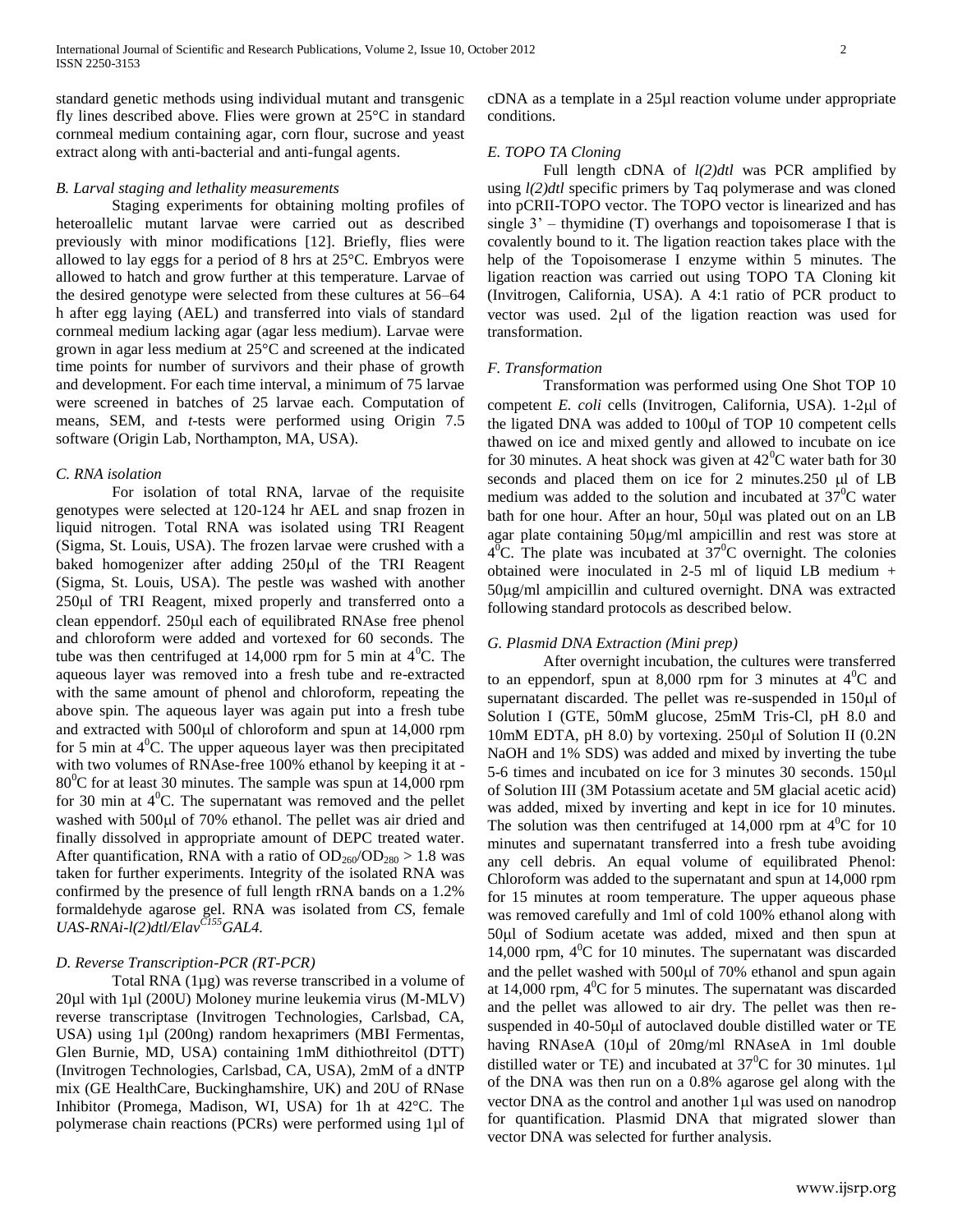Restriction endonuclease (RE) digestions were done with specific enzymes at  $37^{\circ}$ C for 3 hours to confirm the presence of the required fragment.

## *H. PEG precipitation of plasmid DNA*

To the confirmed positive clones from RE digestions,  $2.5\mu$ l of 4M NaCl and 40  $\mu$ l of 13% PEG8000 was added to linearised plasmid by BamHI RE and mixed vortexing and incubation on ice for 20 minutes, the solution was centrifuged for 15 minutes at 14,000 rpm at  $4^{\circ}$ C. The supernatant was removed and the pellet was washed with 70% ethanol and air-dried. The pellet was dissolved in 15-20  $\mu$ l of PCR quality water and 1 $\mu$ l of the DNA was then run on a 0.8% agarose gel along with the vector DNA as the control and another 1µl was used on nanodrope for quantification. Approximately 200 ng of the PEG precipitated DNA was used for sequencing.

## *H. Sequencing Analysis*

The cloned DNA fragments were sequenced with gene specific and SP6/T7 specific primers using the Big Dye terminator cycle sequencing kit on the 301 Genetic Analyser Sequencer (ABI Prism). The gene sequence obtained was then compared with the published *Drosophila* sequence from flybase and analysed on DNAMAN.

## *I. Phenol Chloroform Extraction of DNA*

In order to clone the positive full length cDNA of *l(2)dtl* into the multiple cloning site of the vector pUAST in 5' -3' orientation, a restriction digest of both the purified PCR fragment and the vector with XbaI and EcoRI was done separately (single digest). To 100  $\mu$ l of the PCR reaction, 100  $\mu$ l of phenol: chloroform was added and mixed by vortexing and centrifuged at 14,000 rpm for 5 minutes at RT. The upper aqueous layer was transferred to a fresh eppendorf and an equal volume of chloroform:isoamylalcohol (24:1) added and centrifuged again at 14,000 rpm for 5 minutes. The above step was repeated once again. To the upper aqueous layer that was transferred into a fresh tube, one-tenth volume of 3M sodium acetate (pH 5.0) and 2.5 volumes of double distilled alcohol was added and kept at -  $80^{\circ}$ C for 30 minutes or -20<sup>°</sup>C for two hours or more. The solution was spun at 14,000 rpm for 15 minutes and supernatant discarded. The pellet was then washed with 70% ethanol and spun for 5 minutes at 14,000 rpm. The pellet was then air dried and dissolved in 20  $\mu$ l of PCR quality water. 1 $\mu$ l of the DNA was then run on a 0.8% agarose gel along with the vector DNA as the control and another  $1\mu$  was used on nanodrop for quantification and was further used for ligation.

## *J. Gel Extraction*

The required full length cDNA of *l(2)dtl* fragment from pCRII-TOPO vector and linearised pUAST vector was digested with EcoRI RE and was gel purified using the Qiagen Gel Extraction Kit (Qiagen, Venlo, Netherlands). The restrictiondigested fragment was run on a 0.8% agarose gel. The area of the gel containing the DNA fragment was cut under minimum UV exposure, using a clean and sharp blade and put into an eppendorf. The gel was weighed and  $300 \mu$  of QG buffer was added for every 100mg of gel. The tube was incubated at 50°C for 10 min (or until the gel slice has completely dissolved) was

vortexed thoroughly. After the gel slice has dissolved completely, 1 gel volume of isopropanol (agarose gel slice is 100 mg, add 100 μl isopropanol ) was added to the sample and mix. The tube was then placed in a QIAquick spin column provided with 2 ml collection tube and centrifuged at 13,000 rpm for 30 seconds and the flow-through was discarded. The QIAquick spin column was then washed with 0.75 ml of Buffer PE and centrifuged at 12,000 rpm for 1 minute and flow-through was discarded. The QIAquick column was centrifuged for an additional 1 min and flow-through was discarded. QIAquick column was placed into a clean 1.5 ml microcentrifuge tube to elute DNA, 30 μl of autoclaved double distilled water was added to the center of the QIAquick membrane and centrifuged for 2 min at maximum speed.  $1 \mu l$  of the DNA was then run on a 0.8% agarose gel and another 1µl was used on nanodrop for quantification and was further used for ligation.

## *K. Ligation*

The ligation reaction was carried out using the Quick Ligase kit (NEB, Ipswich, Massachusetts, USA). A 1:3 ratio of restriction digested gel purified vector and PCR fragment was used along with  $1\mu$ l of the quick ligase enzyme and  $10\mu$ l of the buffer. The reaction mixture was kept at room temperature for 15 minutes. For transformation  $10\mu l$  reaction mix was used into One Shot TOP 10 competent *E. coli* cells (Invitrogen, California, USA).

## *L. DIG-labeled l(2)dtl RNA probe preparation for in situ hybridization*

Digoxigenin labeled probes were made by random-primed labeling of DNA fragments (Cat.No.11175025910, Roche Applied Science). Probes for *Drosophila l(2)dtl* were designed to the common region and specific exons. Probes were amplified from gene specific PCR fragment cloned in PCRII-TOPO (#K460001, Invitrogen, California, USA) and sequenced to verify orientation and identity of the fragment. DIG-labeled RNA probes were generated from plasmid DNA using the Roche DIG-RNA Labeling Kit (#11175025910, Indianapolis, Indiana, USA) and the labeling efficiency was determined following the manufacturer's protocol. Sense and antisense probes were generated from the same plasmid, taking advantage of the SP6 and T7 dual promoter flanked PCRII-TOPO cloning site. Probes were diluted to10ng/μl and stored at -80°C for up to 6 months.

#### *M. Primers used*

1. For RT-PCR and for preparartion of *l(2)dtl* RNA probes forward AAGGAGAAGGTGGACTGGCTGA reverse GGATTGGGAATGGGAGTGCGA 2. For amplification of ful length cDNA clone forward CACCGAATTCACGGTCACACTGCCCAAG reverse GCTCTAGATGTACAGAGGGCGGGGAG 3. For sequencing of ful length cDNA clone Oligo 1 CGATCACACTGCCAGACTGTGG Oligo 2 CATCAAATCCTGCCTCAGCCCG Oligo 3 CTCCTTCGCCTTCCGCTTGG T7 TAATACGACTCACTATAGGG Sp6 ATTTAGGTGACACTATAG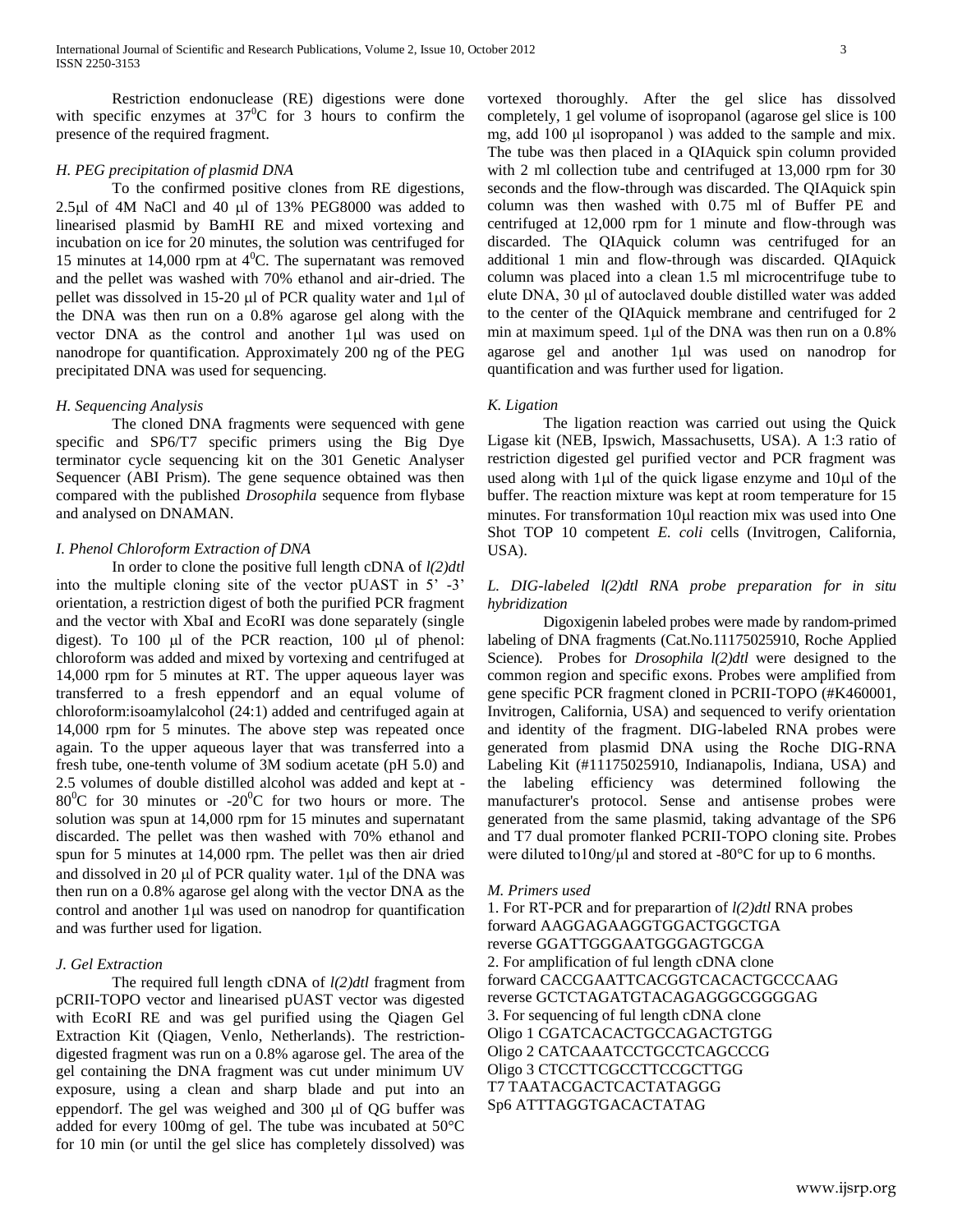#### III. RESULTS AND DISCUSSION

#### *A. Bioinformatic analysis of l(2)dtl sequence*

*l(2)dtl* gene has a coding sequence of 2274 bp, consisting two exons 8 bp and 2266 bp long which is separated by a 274 bp intron (Figure 1A). The promoter region has three typical heat shock elements (HSE) and three thermal stress responsive elements (TSE, Figure 1A). Bioinformatic analysis revealed conservation of critical functional motifs among the human L2DTL, mouse L2dtl, and *Drosophila* l(2)dtl proteins. Sequence analysis from Clustal-W reveals that the 769 amino acid protein consists of highly conserved region at the Cterminus and a poorly conserved region at the N-terminus (Figure 1B). The protein motif analysis from PROSITE and Pfam shows multiple Protein kinase C and Casien Kinase II phosphorylation sites, multiple N-myristolytion sites, three each





of N-glycosylation and cAMP-dependent protein kinase phosphorylation sites, one tyrosine kinase phosphorylation and one DNA methylase site. The protein is 49% and 45 % similar to its human and mouse homolog respectively. Secondary structure prediction shows the presence of 3.51% α-helices, 41.22% βsheets, and 55.27% loops and coils (Figure 1C).

The protein contains six WD40 repeats, two nuclear localization signal (NLS) at the N-terminus, one potential PEST sequence, one KEN box signal, and a D-box signal (Figure 1D). WD40 (Tryptophan-Aspartate) repeat proteins are involved in several important biological functions including transmembrane signaling, cytoskeletal dynamics, vesicle fusion, protein trafficking, nuclear export, RNA processing, chromatin modification, and transcriptional mechanisms and cell division [19, 20]. KEN box and D-box are involved in regulation of cell cycle through ubiquitin-mediated protein degradation [21] and PEST-like sequences are required for phosphorylation and ubiquitination [22].

*B. Characterization of l(2)dtl in InsP3R background (itprka1091/ug3)* To elucidate the possible role of *l(2)dtl* in mediating calcium release from  $InsP_3R$ , the flies were analysed with  $l(2)dtl$ mRNA knocked down by using specific GAL4 driver. A pan-



**Figure 2:** (A) Stage profiling of *UAS-RNAi-l(2)dtl* driven by pan-neuronal GAL4 in the wild type background with and without dicer shows decrease in number of survivors at 320-324 hrs compared to wild type and other controls conditions grown at

25°C AEL (B) RT-PCR showing decrease level of RNA in animals with *UAS-RNAi-l(2)dtl* driven by pan-neuronal GAL4 compared to controls. Since both the GAL4 and the UAS line are on X, only female progeny will show the knockdown.

neuronal GAL4 (*ElavC155GAL4*) was used to drive UAS-RNAi against *l(2)dtl.* It was found that *UAS-RNAi-l(2)dtl* by itself or with *UAS-Dicer* does not have a very profound effect at 156-160 hrs after AEL compared to wild type. But it does show an effect at 320-324 hrs AEL (adult stage) by increasing lethality both by itself or with dicer as compared to wild type (Figure 2A). The RNA level was checked to find out the efficiency of RNAi in brains isolated from third instar larvae (120-124 hrs AEL) expressing RNAi against *l(2)dtl.* The level of *l(2)dtl* was found to be low compared to controls (Figure 2B). As it is evident that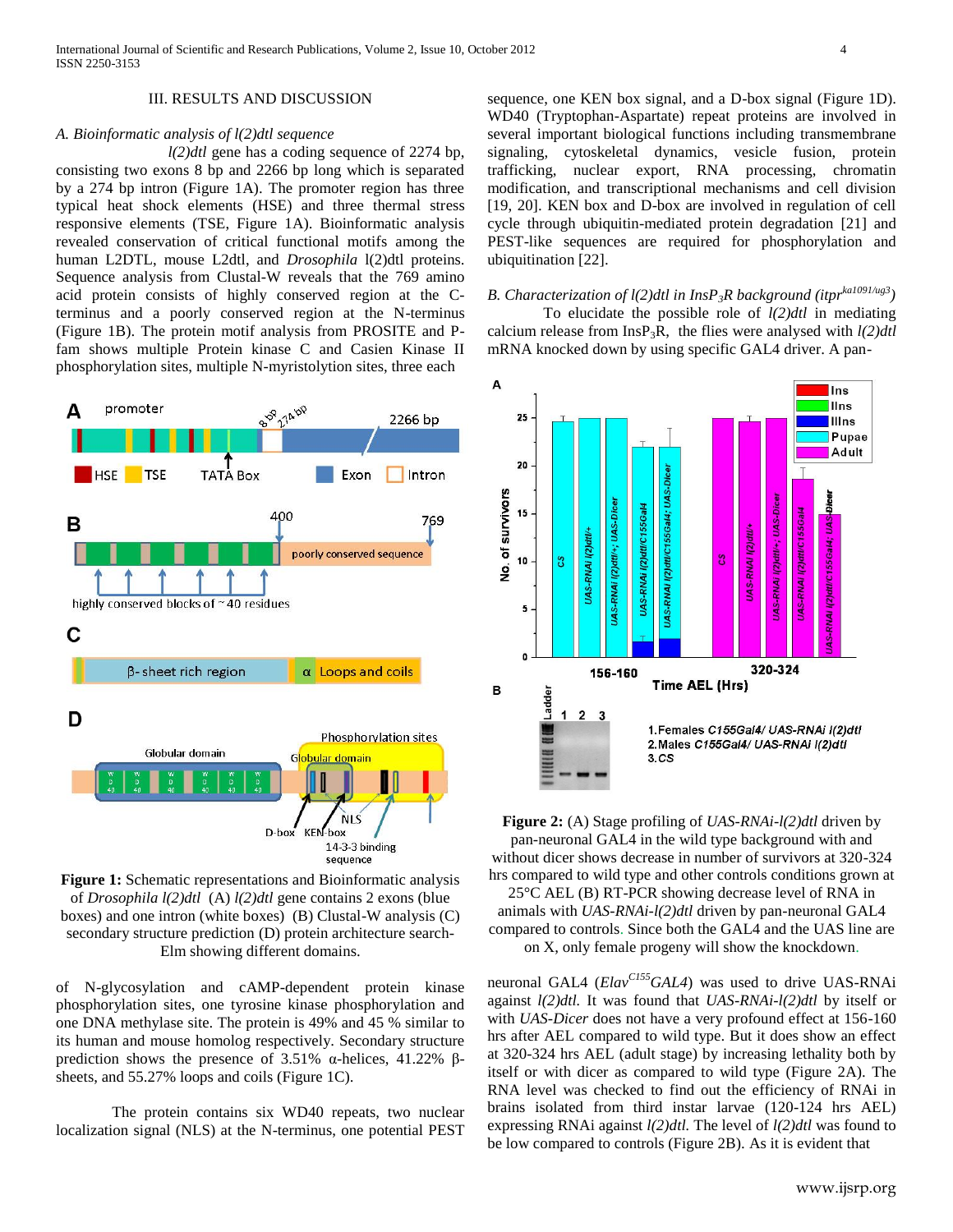



low level of l(2)dtl RNA enhances lethality, the well characterized weaker heteroallelic combination (*itprka1091/ug3*) was used to assess its functional effect. As shown in Figure 3, animals expressing RNAi against *l(2)dtl* pan-neuronally in wild type background in terms of number of viable organisms mimics  $i$ *tpr*<sup>ka1091/ug<sup>3</sup> animals, which are 80% viable at 25<sup>0</sup>C under normal</sup> conditions. The lethality however, is further enhanced significantly when it was expressed in *itprka1091/ug3* background. This shows there is some kind of direct or indirect interaction happening at the molecular level between  $l(2)dt$  and InsP<sub>3</sub>R mediated calcium signaling. There was no other obvious enhancement or suppression of *itprka1091/ug3* phenotype observed.

## *C. Full length cDNA cloning of l(2)dtl for making UAS- l(2)dtl transgenic flies*

The idea behind generation of full length cDNA clone of *l(2)dtl* in an expression vector was to make *UAS-l(2)dtl* transgenic flies and use them to revert back the phenotype of lethality seen by *UAS-RNAi-l(2)dtl* and to address other questions keeping them as positive control. Full length cDNA clone of *l(2)dtl* (LD21681) was obtained in pOT2 vector from BDGP. The expression vector used was pUAST whose intactness and restriction endonuclease (RE) sites were checked (Figure 4A-C). RE sites present in pOT2 with the clone were also checked but because of the incompatibility with pUAST RE sites, the full length cDNA of *l(2)dtl* was PCR amplified by using *l(2)dtl*  specific primers by Taq polymerase (4D). *Taq* polymerase has a tendency to incorporate single point mutations and generate A overhang products. So the full length cDNA was cloned into



**Figure 4:** (A) Schematic representations of pUAST expression vector (B) and (C) Integrity analysis of pUAST by restriction endonclease digest (D) PCR amplification of *l(2)dtl* full length cDNA.



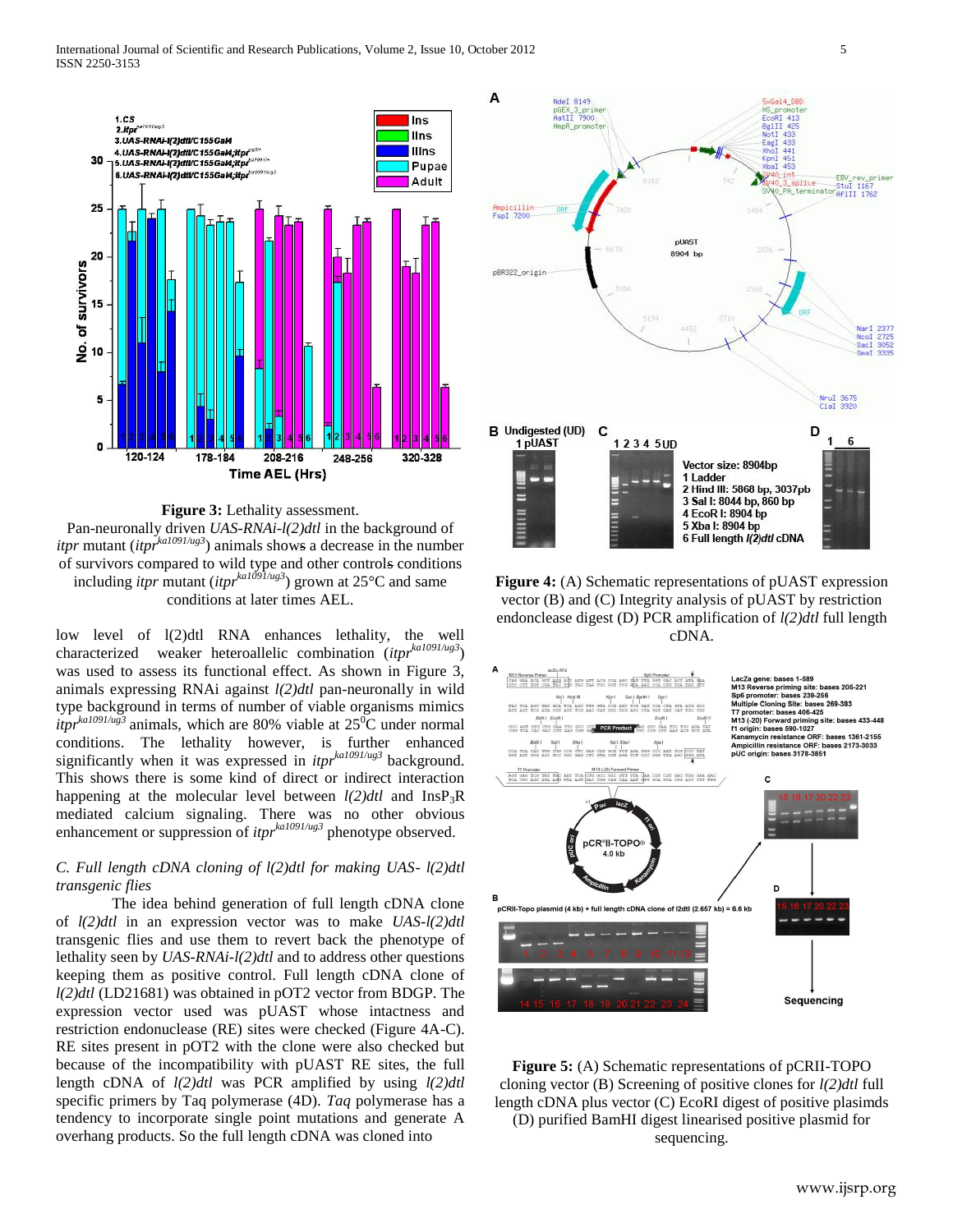pCRII-TOPO vector (Figure 5A) in order to add pUASTcompatible RE sites. Obtained clones were checked for the presence of full length cDNA by running them on agarose gel ((Figure 5B)) and also by RE digestion of the clones by using appropriate RE (Figure 5C). The positive clones then were sequenced to check for any point mutations incorporated by *Taq*  polymerase. The sequencing strategy (Figure 6A) and sequence analysis (Figure 6B-E) was done by using DNAMAN software. The analysis shows incorporation of a single point mutation at position 1778, a transition of T to C nucleotide (Figure 6B and E). This was further analyzed to find out if this mutation caused any change in amino acid sequence. The point mutation obtained leads to a silent mutation as CCT (wild type) and CTC (clone) both coding for leucine. So clone 17 was used in making of *UAS-l(2)dtl* transgenic construct as the other clones had more mutations. The transgenic flies with this construct will be generated and used for further experiments.



**Figure 6:** (A) Sequencing strategy showing position of overlapping primers (B) Read out sequences of positive clones obtained from Chromas lite (C) Sequences alignment of the positive clone (second row) to wild type (first row) and third row represent consensus sequence show transition from T to C and amino acid prediction of coding sequences (D) wild type and (E) positive clone 17 obtained from DNAMAN.

## *D. Preparation of DIG-labeled l(2)dtl RNA probes for RNA in situ*

As *l(2)dtl* levels in the brain are very high compared to its level in fat body, it critical to find out which part or domains of the brain require more of it. So to look into the location of enriched compartments in greater details, RNA probes for *l(2)dtl* were generated. A probe size ranging between 150-400 bp is more effective than the larger fragments and hence  $l(2)dt$ primers were designed to generate a 232bp amplicon (Figure 7A)

and were purified and cloned into the polylinker site of pCRII-TOPO transcription vector (Figure 5A), which contains promoters for SP6 and T7 RNA polymerase. Positive clones were obtained and confirmed for the presence of *l(2)dtl* fragment (Figure 7B).Even though cloning the probe is more work intensive, it is useful because it gives enough pure starting material for amplification and avoids non-specific amplification. Cloning into the dual promoter vector allows generation of sense and antisense probes from the starting material. These positive clones were linearized and then purified (Figure 7C). To get specific probes without the TOPO vector sequence, the vectors were RE digested at the the polylinker site that is absent in the probe. This linearization of the vector was done by using BamHI and NotI REs. Then these vectors were used as a template for PCR amplification of *l(2)dtl* fragment and used for sequencing to find the orientation in the vector (Figure 7D). After orientation mapping it became clear that SP6 promoter leads to antisense and



**Figure 7:** Generation of DIG-labeled *l(2)dtl* RNA probes (A) PCR amplification of *l(2)dtl* fragment (B) and (C) Screening by EcoRI digest and purification of positive clones (D) Sequencing read out of positive clone for *l(2)dtl* to check orientation of insert

(E) and (F) Linearised vector with BamHI and NotI ERs for sense and antisense probe generation respectively (G) Integrity analysis of sense and antisense RNA probes and (H) Quantification of RNA probes by spot test.

T7 polymerase to sense probes (Figure 7E-F). SP6 and T7 polymerases were used respectively to generate probes. DIGlabeled probes were generated by using Roche RNA *in vitro* transcription and labeling kit and their integrity was assayed by running them on RNase free agarose gel (Figure 7G). An accurate quantification of DIG-labeled RNA obtained by *in vitro*  transcription is most important for optimal and reproducible results *in situ* hybridization. Very high concentration of probe usually causes high background while too low concentration leads to weak signals. So to estimate the yield of DIG-labeling, a dilution series of labeling reaction and also of control RNA were spotted on nylon membrane and colorimetric detection procedure